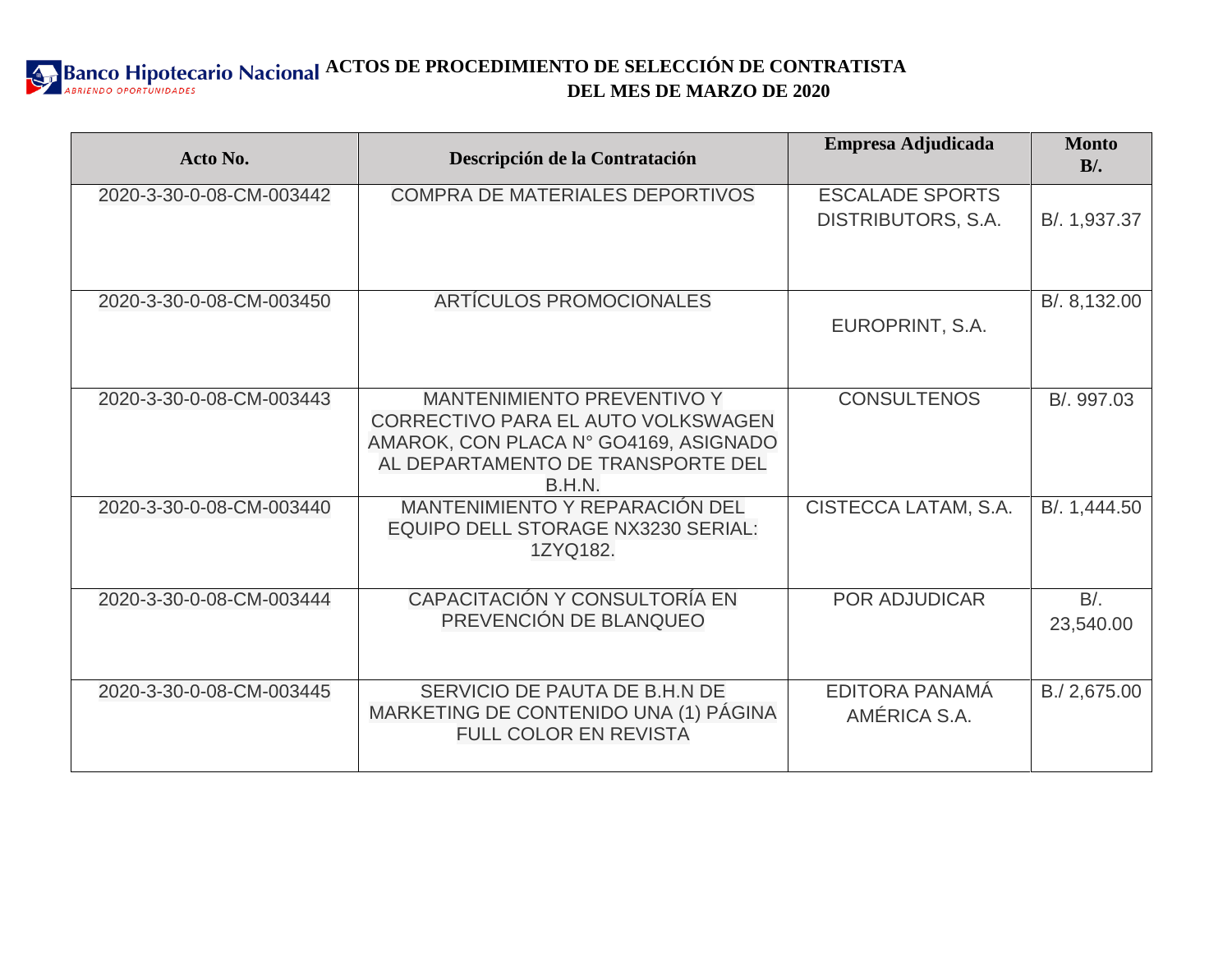## **ACTOS DE PROCEDIMIENTO DE SELECCIÓN DE CONTRATISTA DEL MES DE MARZO DE 2020**

| 2020-3-30-0-08-CM-003459 | SERVICIO DE NEBULIZACIÓN PARA<br>ELIMINACIÓN DE VIRUS Y BACTERIAS                                                                         | <b>RADA PEST CONTROL</b>                    | B/. 5,574.16  |
|--------------------------|-------------------------------------------------------------------------------------------------------------------------------------------|---------------------------------------------|---------------|
| 2020-3-30-0-08-CM-003458 | SERVICIOS DE CONSULTORÍA                                                                                                                  | <b>MSM HOLDING S A</b>                      | B/. 5,350.00  |
| 2020-3-30-0-08-CM-003447 | CONFECCIÓN DE KIOSKOS CON<br>ESTRUCTURAS INTERNAS Y RECUBRIMIENTO<br>EN ALUCOBON EXTERNA E INTERNA                                        | AJ GRAPHICS DISEÑOS Y<br><b>ESTRUCTURAS</b> | B/. 8,239.00  |
| 2020-3-30-0-08-CM-003453 | <b>GEL ANTIBACTERIAL</b>                                                                                                                  | <b>COMERCIALES IBAX, S.A.</b>               | B/. 9,630.00  |
| 2020-3-30-0-09-CM-003449 | <b>MANTENIMIENTO PREVENTIVO PARA EL</b><br>AUTO NISSAN, FRONTIER, CON N° DE PLACA<br>892674, ASIGNADO A LA SUCURSAL DE<br><b>SANTIAGO</b> | <b>RYMSA</b>                                | B/. 467.06    |
| 2020-3-30-0-08-CM-003451 | <b>COMPRA DE IPADS</b>                                                                                                                    | <b>LFT CONSULTING</b>                       | B/. 9, 041.50 |
| 2020-3-30-0-08-CM-003452 | MATERIALES PARA CONCLUIR CON LAS<br>REMODELACIONES GENERALES DEL B.H.N.<br><b>CASA MATRIZ.</b>                                            | <b>SRG SOLUCIONES</b>                       | B/. 8,779.78  |